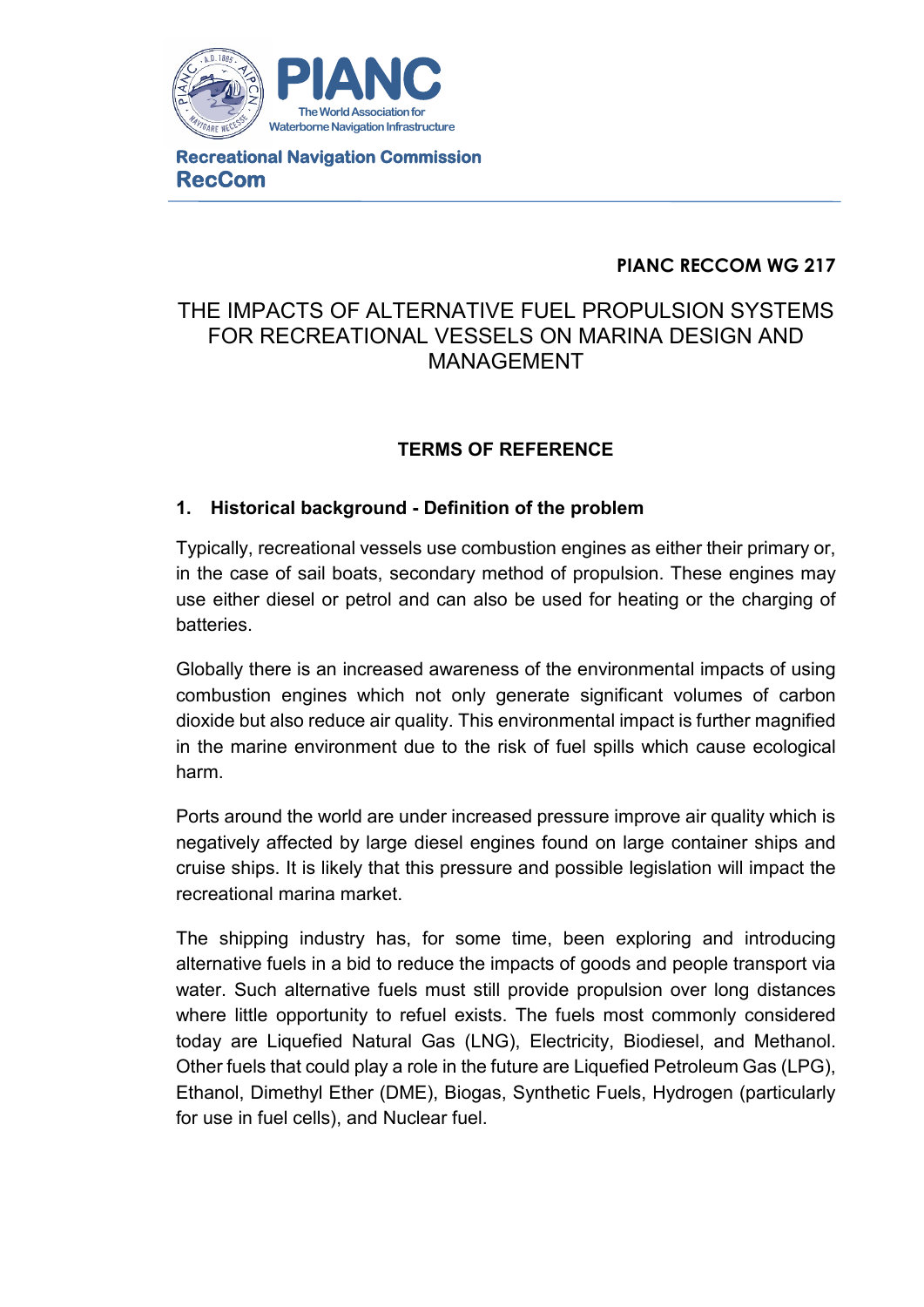The recreational market differs in that most use cases require small volumes and a shorter distance between refuelling. The energy infrastructure is unlikely to be easily advanced for many types of alternative fuel, with the key exception being electricity.

Electric cars are increasingly being adopted as domestic motor vehicles and there is signs of increased usage and desire to adopt the same philosophy for recreational boats. Battery technology is undergoing a period of rapid development and will soon be reflected in the charging infrastructure requirements

New propulsions systems are starting to be used in recreational vessels, instead of internal combustion engines. Up to now, all marina planning provisions and design guidelines assume that all vessels will use gasoline (petrol) or diesel engines.

Many boat manufacturers already offer hybrid and full-electric engines. While marinas already provide a power supply for low voltage applications, the requirements for electric propulsion is likely to be different. Even slow-charge of plug-in electric boats would require more capacity, and fast-charging will require new systems.

There is some potential for hydrogen fuel cells and other systems evolving in commercial vessels for cargo or passengers to be implemented in the future for recreational boating.

# **2. Objectives**

This working group report will identify the new requirements for marinas to serve recreational vessels with new propulsion systems. The main focus is on electric propulsion, but other systems may be considered.

# **3. Earlier reports to be reviewed**

PIANC reports on marina utilities and work on non-fossil fuel propulsion systems in inland navigation and maritime navigation should be reviewed.

# **4. Scope**

The proposed scope of work is to:

- Review case studies of alternative fuel systems on recreational craft.
- Assess the potential uses and likely take-up of alternative fuel systems.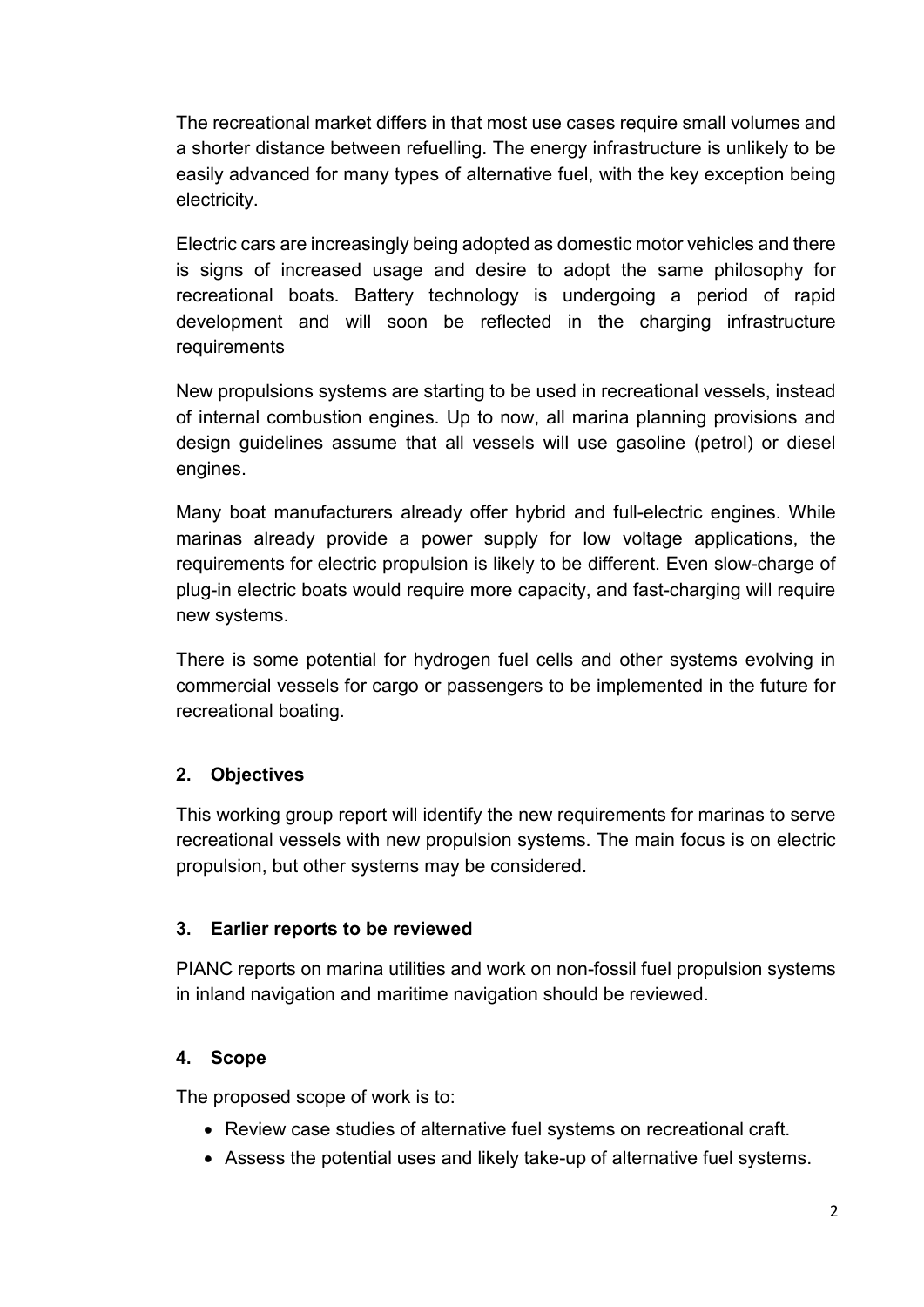- Identify the infrastructure and equipment needs given a significant market take-up.
- provide recommendations on how to provide for these needs in design guidelines for new and existing marinas.

# **5. Intended product**

The working group report is intended to serve as a guideline for the design of marinas to accommodate new propulsion recreational vessels.

Additional products may include: comparison of the impacts in marina development cost due to different new propulsion systems; estimations of energy consumption by marinas with mixed propulsion fleets; potential impacts on reduced fossil fuel consumption; environmental and risk benefits of alternative fuels.

#### **6. Working Group Membership**

Membership includes:

- Marina designers and engineers.
- Manufacturers and designers of electric and hybrid recreational boats and yachts. It is expected that ICOMIA, through its membership of boat manufacturers and designers, will be an important partner.
- Manufacturers and designers of electric supply equipment for marinas.
- Experts with experience with installations for fast-charging of electric vehicle batteries will need to be invited.
- Port and inland navigation facility designers and engineers with specific experience in electric propulsion systems can be incorporated.

# **7. Target Audience**

The primary target audience of this working group report will be marina designers, and operators.

The report should also serve as a reference for the implementation of recommendations to reduce carbon emissions by the recreational navigation industry.